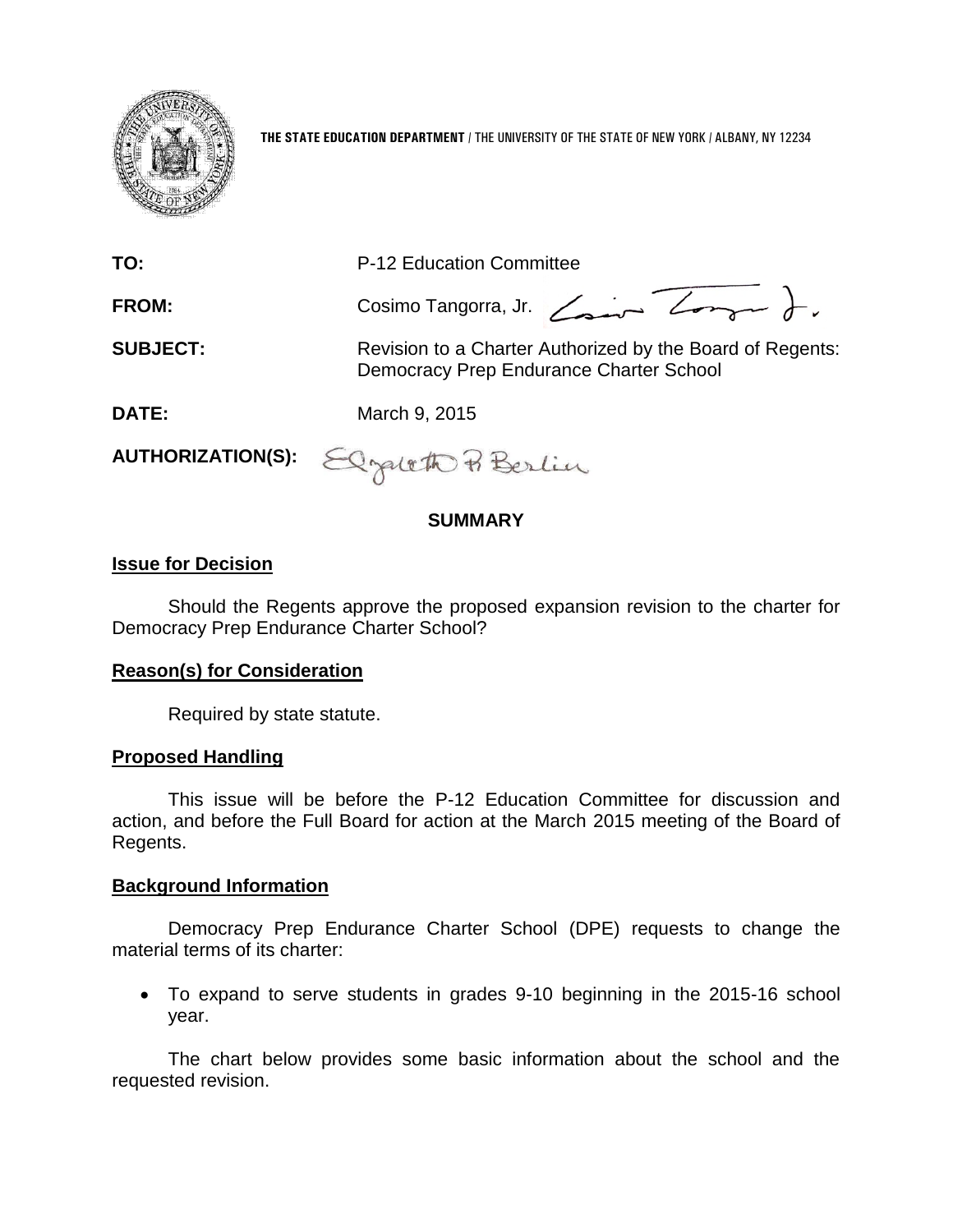# Democracy Prep Endurance Charter School

| Name of Charter School                | <b>Democracy Prep Endurance Charter School</b>                                                                                                                            |
|---------------------------------------|---------------------------------------------------------------------------------------------------------------------------------------------------------------------------|
| Applicant                             | Khary Barnes, Board of Trustee President                                                                                                                                  |
| <b>Management Company</b>             | <b>Democracy Prep</b>                                                                                                                                                     |
| <b>District of Location</b>           | NYC CSD#5                                                                                                                                                                 |
| <b>Address</b>                        | 250 West 127 <sup>th</sup> Street, New York, NY 10027                                                                                                                     |
| <b>School Opened For Instruction</b>  | August 1, 2012                                                                                                                                                            |
| <b>Current Approved Grade Levels/</b> | Grade 6 through grade 8; 312                                                                                                                                              |
| <b>Maximum Approved Enrollment</b>    |                                                                                                                                                                           |
| <b>Proposed Revision</b>              | The Board of Trustees of the school has requested<br>approval of expanding to serve students in grades<br>9 and 10, leading to a maximum enrollment of 540<br>in 2016-17. |

# Student Demographics: DPE Compared to District of Location

|                                                         | 2012-13                        |                  |       | 2013-14                       |                                 |             | 2014-15                        |                  |       |
|---------------------------------------------------------|--------------------------------|------------------|-------|-------------------------------|---------------------------------|-------------|--------------------------------|------------------|-------|
|                                                         | Endurance<br>Democracy<br>Prep | #5<br><b>SAN</b> | $+/-$ | Democracy<br>Endurance<br>rep | #5<br>$\circ$<br>$\bar{\Sigma}$ | $+/-$       | Endurance<br>Democracy<br>Prep | #5<br><b>NYC</b> | $+/-$ |
| Economically<br>Disadvantaged                           | 85%                            | 88%              | $-3$  | 64%                           | 85%                             | -21         | 62%                            | N/A              | N/A   |
| <b>Limited English Proficient</b><br>(Former & Current) | 5%                             | 17%              | $-11$ | 8%                            | 16%                             | -7          | 7%                             | N/A              | N/A   |
| <b>Students with Disabilities</b><br>(Former & Current) | 28%                            | 22%              | 6     | 25%                           | 25%                             | $\mathbf 0$ | 23%                            | N/A              | N/A   |

The NYSED Board of Regents approved and issued a five-year initial charter to DPE on December 14, 2010. The school opened for instruction in the fall of 2012, and its initial charter expires in the fall of 2017. Throughout the charter term, DPE will be required to demonstrate good faith efforts toward meeting the enrollment and retention targets. DPE is part of Democracy Prep Public Schools (DPPS), a non-profit charter management organization servicing students in New York. DPE is located in P.S. 154, a co-located public facility at 250 West 127th Street in CSD 5. The school is currently at full capacity with an enrollment of 312, serving students in grades 6 through 8.

DPE has requested an expansion increase to serve students in grades 9 through 10. Projected enrollment through the end of the current charter term (2016-17) is found below.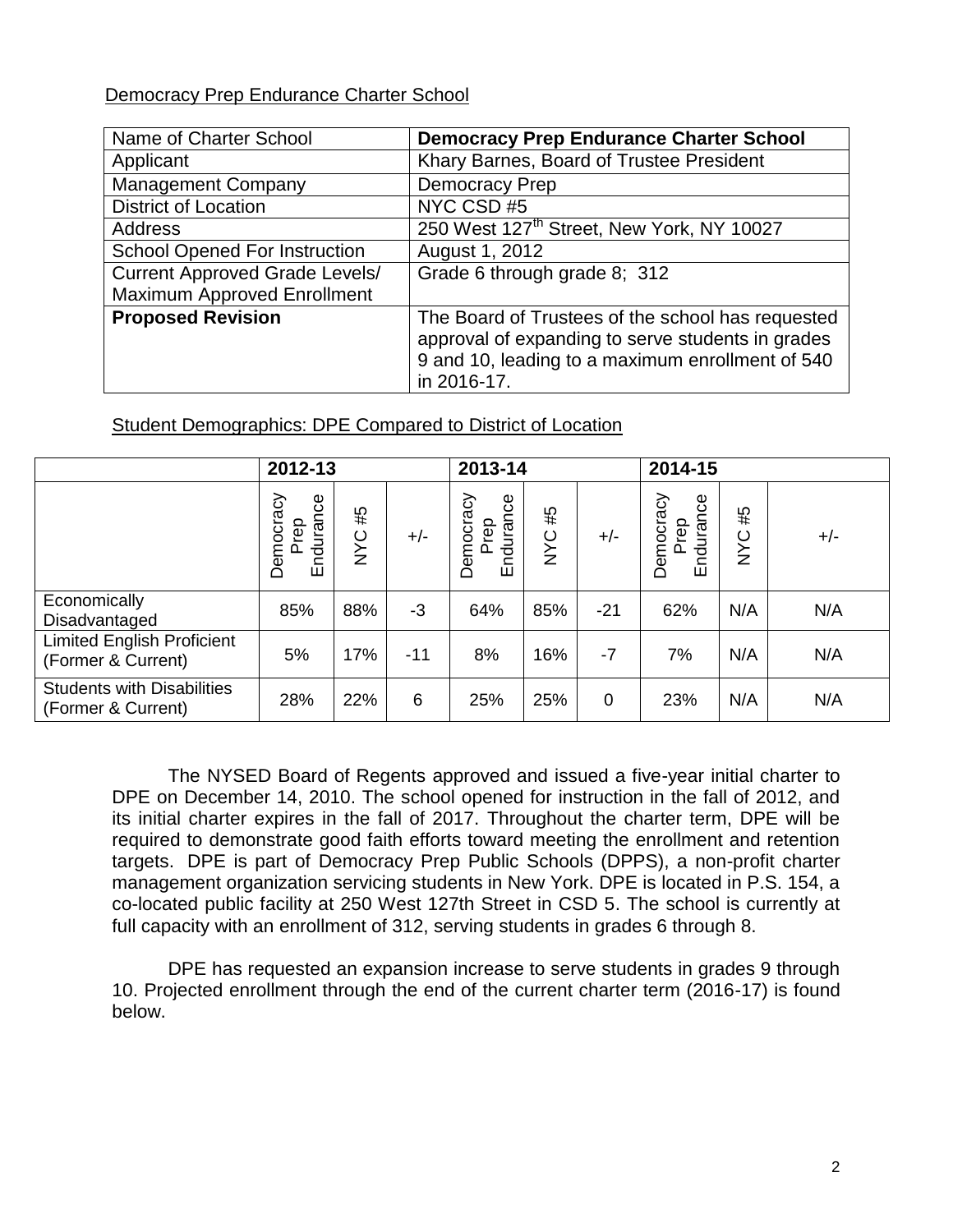### Projected Enrollment

|                       | Grade 6 | Grade 7 | Grade 8 | Grade 9 | Grade 10 | <b>Total</b><br>Projected<br><b>Enrollment</b> |
|-----------------------|---------|---------|---------|---------|----------|------------------------------------------------|
| Year 4<br>$(2015-16)$ | 108     | 108     | 108     | 108     |          | 432                                            |
| Year 5<br>$(2016-17)$ | 108     | 108     | 108     | 108     | 108      | 540                                            |

The school believes that expanding to educate high school scholars is a necessary step toward fulfillment of its mission. DPE students typically arrive at school in grade 6 lagging significantly behind grade level in core subjects and in need of dramatic interventions to approach proficiency in ELA and Math. Democracy Prep's instructional approach ensures that scholars arriving well below proficiency in grade 6 make tremendous strides by the time they complete grade 8. DPE recognizes its commitment to these scholars extends beyond middle school, as the mission and educational program require educating students until they are accepted to the colleges of their choice and embark on lives of active citizenship. DPE believes that opening Democracy Prep Endurance Charter High School will provide the continuity necessary to ensure these scholars have ample time to prepare for success in college and become responsible citizen-scholars poised to change the world.

In its first two years of operation, DPE has shown growth in student academic achievement on the NYS English language arts (ELA) and mathematics exams. From 2012-13 to 2013-14, DPE ELA scores rose from 9.2% to 24.9% proficiency; outperforming the NYC District #5 in the second year of testing, yet underperforming the state mean. In math, student proficiency scores rose from 32.1% to 48%, outperforming district and state averages in both years. Democracy Prep Endurance tested only grade 6 students in 2012-13; grade 7 students were added in 2013-14.

|                                       |            | ELA      |            | Math       |              |            |  |
|---------------------------------------|------------|----------|------------|------------|--------------|------------|--|
|                                       | <b>DPE</b> | $NYC$ #5 | <b>NYS</b> | <b>DPE</b> | <b>NYC#5</b> | <b>NYS</b> |  |
| $2012 - 13:6^{\text{th}}$ Gr          | 9%         | 12%      | 30%        | 32%        | 14%          | 30%        |  |
| $6 - 7$ <sup>th</sup> 25%<br>2013-14: |            | 15%      | 28%        | 48%        | 15%          | 34%        |  |
| Gr                                    |            |          |            |            |              |            |  |

Democracy Preparatory Charter School—another DP NYC middle school—has shown similar gains in both ELA and math.

Democracy Prep has been successful in operating one fully established high school - Democracy Prep Charter High School  $(9^{th}$ -12<sup>th</sup> grades in 2014-15) - and one that is adding 11<sup>th</sup> and 12<sup>th</sup> grades within the next two years - Democracy Prep Harlem High School (9<sup>th</sup>-10<sup>th</sup> grades in 2014-15). Democracy Prep Charter High School's 2009 cohort testing results were above those of CSD #5 and the NYS cohort rates. Though the cohort graduation rates are still embargoed, Democracy Prep Charter High School